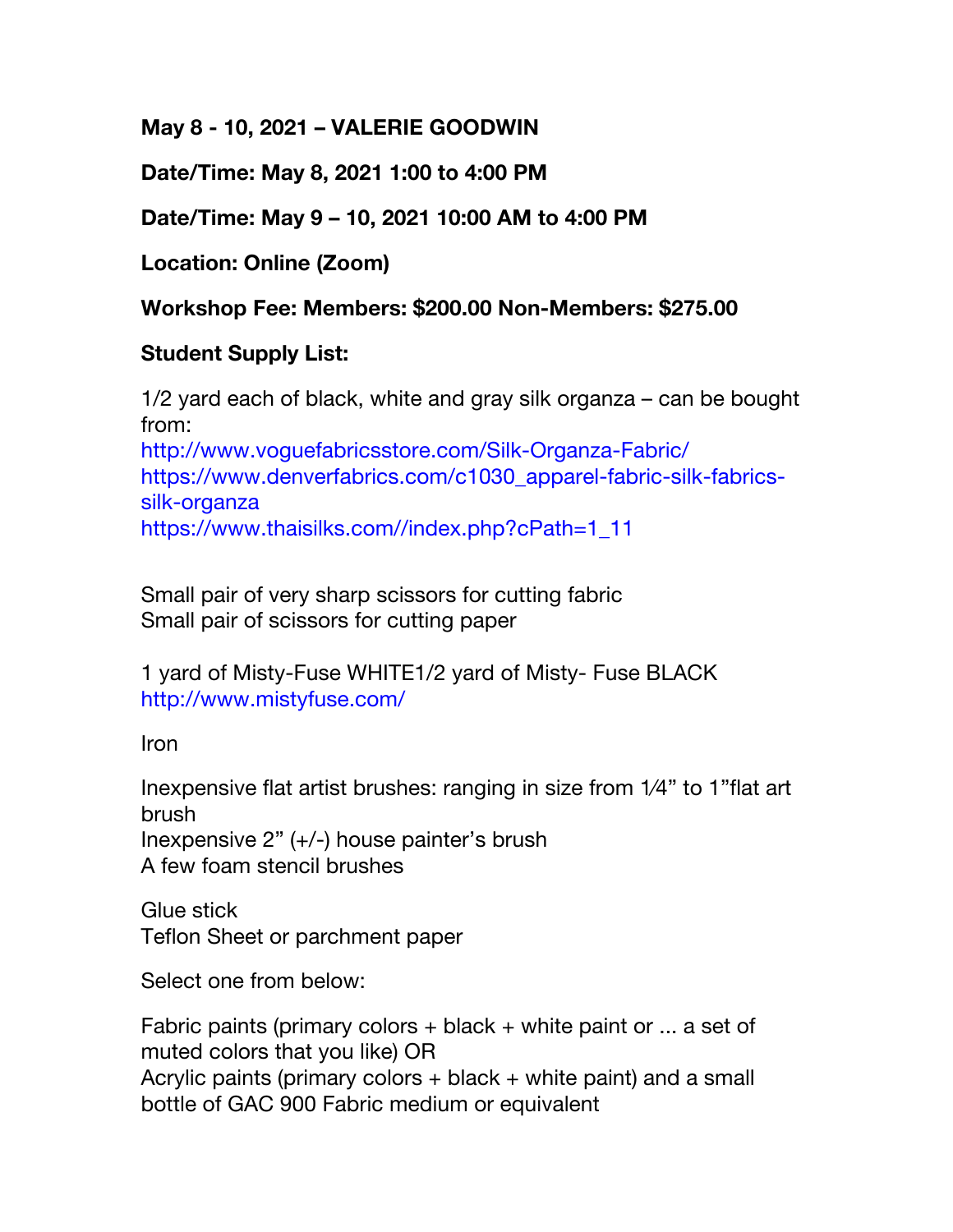Medium sized rotary cutter

Black, white and gray thread for machine sewing (in addition bring any other thread colors that you favor from your stash)

Gridded rotary cutter ruler

Painter's tape

Needles for hand sewing Pins

Plastic cups & plates A few garbage bags Sewing machine with walking foot and free motion foot Any decorative threads that you like for hand sewing. Thimble

## Fabric: **(***light, medium and dark muted values) (please bring plenty of light colors)*

- Varied commercial or hand dyed solid fabrics.
- Marbled fabric
- Fabric w/ subtle prints.
- Notes: You will be making relatively small pieces, therefore you will not need large quantities of fabric, but you will need an assortment of colors and values with which to work.

Black Micron Pens (or equivalent): Minimum 3 Point Sizes — 01 (0.25 mm), 03 (0.35 mm), and 05 (0.45 mm)

Crinoline utility fabric, such as Joann's Item # 1491265

Nice to have but not essential:

1. a few pieces of silk organza, various colors other than black, white or gray (possible sources include Vogue Fabrics, Denver Fabrics or Etsy). It is not that essential.